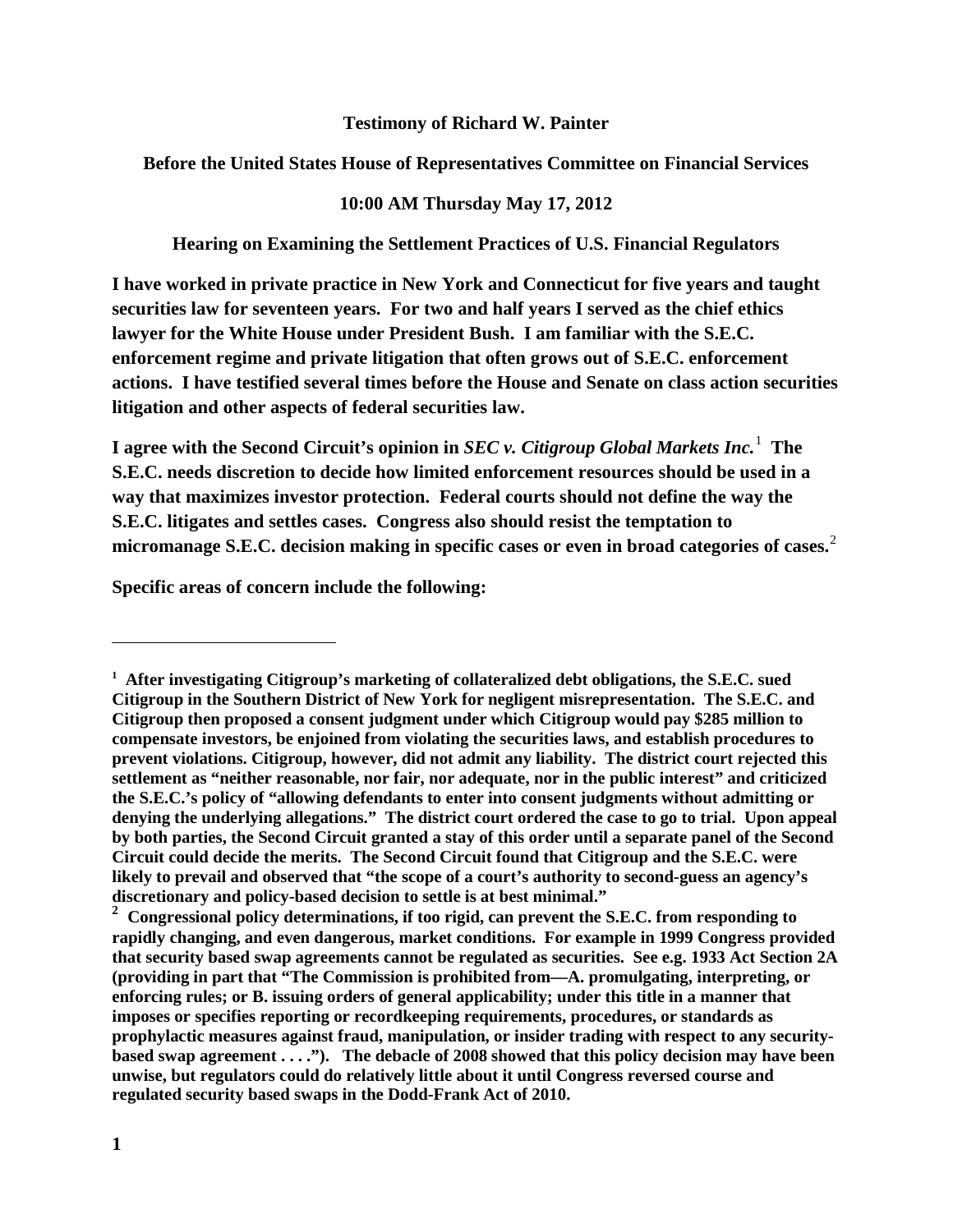**First, the S.E.C. has a limited budget and often must decide between competing priorities in both its investigations and enforcement actions. The S.E.C. cannot be everywhere all of the time. S.E.C. resources are sometimes better spent investigating potential wrongdoing than on litigating over wrongdoing that has already been investigated and exposed. At other times the S.E.C. should follow through with aggressive litigation, but only up to a point where alleged wrongdoers agree to compensate investors for losses and to take steps that prevent future wrongdoing. Making alleged wrongdoers "admit" they violated the law need not be part of such a settlement. If requiring such an admission discourages settlement, the S.E.C. will be forced to litigate cases it would rather not litigate, and often against defendants with far greater resources for litigation.** 

**Second, large monetary settlements – such as the \$285 million in the Citigroup case – make it clear to most observers that defendants did something wrong. The settling defendants at a minimum are guilty of careless business practices, most likely tainted with elements of "sharp dealing." The financial services industry is driven by business reputation, and monetary settlements, coupled with consent decrees prohibiting future violations, send a clear message that conduct was wrong. An admission to violating a specific law is not needed to get the point across to the public and to other industry participants.** 

**Third, because of the way the securities laws are written and interpreted by the courts, legal liability may be an open question, even where defendants violated the spirit of the law. For example, it may not be clear whether a sale of securities took place inside or outside the United States, even if it is clear that the transaction was fraudulent. If the securities transaction took place outside the United States, the federal securities laws do not apply.**[3](#page-1-0)  **Rather than litigate over the location of the transaction, and thus over whether United States securities laws were violated or the laws of some other country were violated instead, both the S.E.C. and the alleged wrongdoer may prefer an injunction against future violations coupled with compensation of investors and/or a monetary penalty.** 

**Another area of ambiguity is the difficulty in some cases of proving a defendant's intent or recklessness, as opposed to mere negligence, which is a critical issue in securities fraud claims under Section 10(b) of the Exchange Act.** [4](#page-1-1)  **Rather than litigate over whether the** 

<span id="page-1-0"></span>**<sup>3</sup> See Morrison v. National Australia Bank, 130 S. Ct. 2869 (2010). Section 929P of the Dodd-Frank Act gives federal courts jurisdiction over S.E.C. and Department of Justice enforcement actions in connection with some securities transactions taking place outside the United States if the fraudulent conduct took place inside the United States.** 

<span id="page-1-1"></span>**<sup>4</sup> Misrepresentation claims under Section 17(a) of the 1933 Securities Act do not require a showing of the defendant's intent or recklessness, but claims under Section 10(b) of the 1934 Securities Exchange Act do require a showing of intent or recklessness. Section 17 is available to the S.E.C. in cases involving misrepresentation in the offer or sale of securities, but not for cases involving the defendant's misrepresentation in a purchase of securities, including insider trading. In these cases the S.E.C. often sues under Section 10(b) and must establish the defendant's scienter.**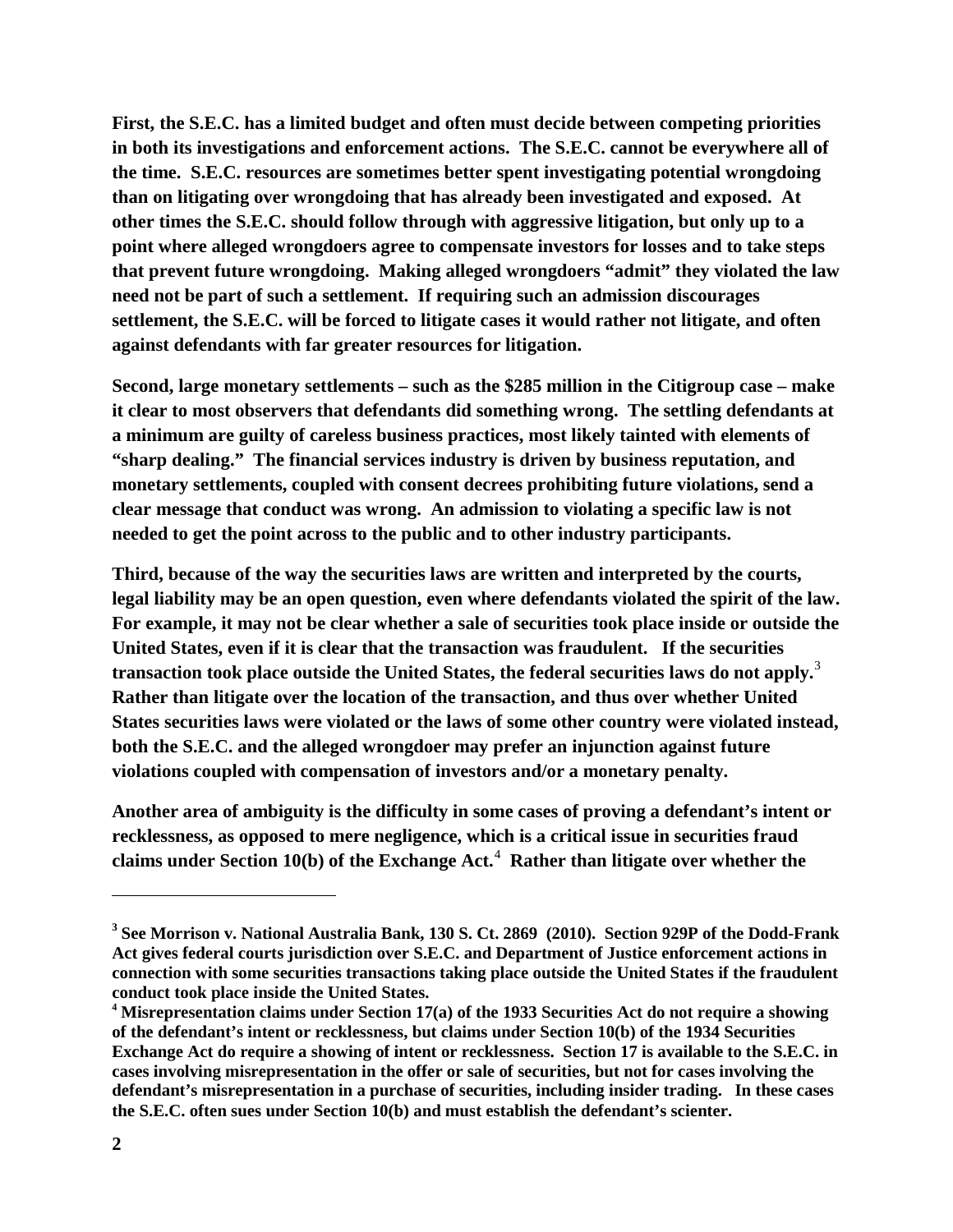**defendant was intentional, reckless or negligent in a Section 10(b) case, both the S.E.C. and the defendant may choose to settle on a consent decree, payment of a monetary penalty and no admission or denial of an actual violation.**

**Yes more areas of ambiguity include whether a particular financial instrument falls under the statutory definition of a "security" and whether fraudulent conduct was "in connection with" a securities transaction within the meaning of the statute. In each factually or legally ambiguous case, the S.E.C. and the defendant must weigh the risks of litigating and losing. For the S.E.C. the risks of losing a case include the loss of a monetary settlement for defrauded investors and the loss of an opportunity to enjoin future violations and to require specific steps that prevent violations. Another even greater risk is that a judicial opinion could respond to confusing facts with overly broad language that undermines the S.E.C.'s interpretation of the law in other cases. Confusing fact patterns often make for bad case law. The S.E.C. thus has good reason to settle such a case rather than litigate and lose not only that particular case but an entire category of related cases that could have been won later.**

**In sum, for the S.E.C. to litigate and lose a case with potential weaknesses can wreak havoc on the enforcement regime. The outcome may encourage wrongdoing by others who will see the S.E.C.'s loss as an opportunity to violate the same or related provisions of law with apparent impunity.** 

**Finally, the expansive private plaintiffs' litigation regime in the United States, particularly the potential for class action lawsuits, makes it extremely unlikely that a defendant that has any decent legal defense will agree to settle a S.E.C. enforcement action when the settlement requires an admission of wrongdoing. Private plaintiffs' lawyers ride on the coattails of enforcement actions, seeking monetary damages that often exceed by many times the monetary payments specified in S.E.C. consent decrees. Admitting to a violation – particularly violation of a statutory provision for which courts have implied a private right of action – is an invitation to private suits.**[5](#page-2-0)  **Corporate defendants will instead take their chances litigating with the S.E.C., hoping that their enormous litigation resources will beat back the S.E.C. and also deter private plaintiffs. The S.E.C. rather than achieving a partial victory (including a monetary penalty and injunction) will thus be pulled into, and be forced to bear the brunt of, the defendant's battle with the plaintiffs' bar. In cases** 

<span id="page-2-0"></span><sup>&</sup>lt;sup>5</sup> Even an admission to violation of a provision for which there is no implied private right of action **can be an invitation to lawsuits. For example, a defendant who admits to a violation of Section 17(a) of the Securities Act has for practical purposes admitted to most of the elements to a violation of Section 10(b) of the Exchange Act, with the exception of the requisite state of mind under Section 10(b). If a defendant has admitted to a violation of Section 17(a), a plaintiffs' lawyer thus is more likely to sue than if there is no such admission. The defendant knows this and will refuse to settle with the S.E.C. if admission of a Section 17 violation is required.**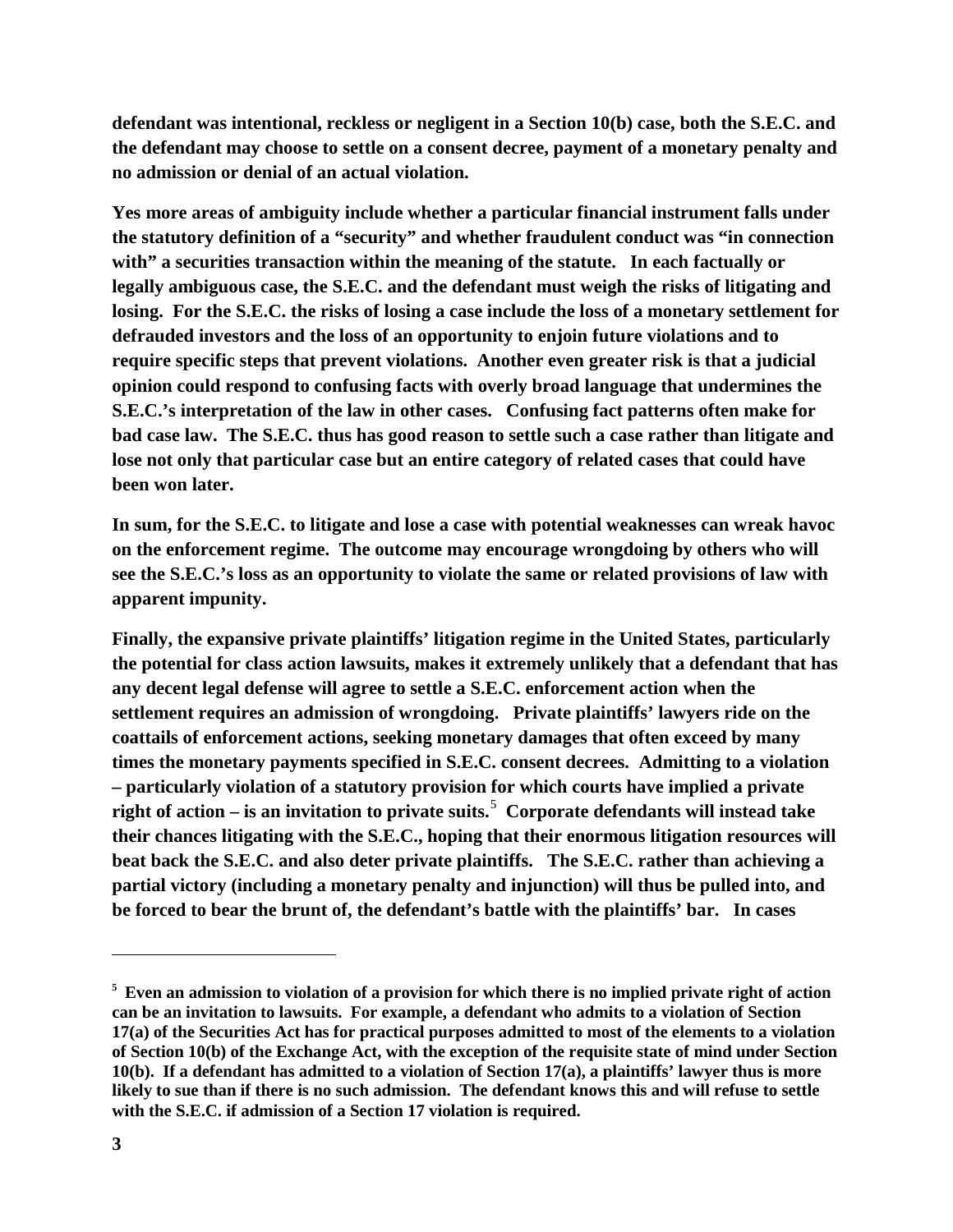**where the S.E.C. wins, plaintiffs' lawyers will take advantage of the S.E.C.'s expenditure of taxpayer funds for proving key elements of the violation. In cases where the S.E.C. loses, and cases which the S.E.C. may not bring at all because it knows there is no realistic chance of settlement, investors lose if defendants get away with conduct that still violates the securities laws.** 

**In addition to these issues that arise in the Citigroup litigation I will point out two other issues to this Committee.**

**First, consent decrees – even if they do not involve admission of wrongdoing – often mean disqualification of the settling party from certain regulatory advantages for a period of time. These advantages include liberalized public offering rules for Well Known Seasoned Issuers and the Regulation A mini-registration regime that after the JOBS Act of 2012 will be made available for offerings up to \$50 million. These regulations contain "bad boy" disqualifier provisions that make the exemption unavailable to issuers that have recently entered into consent decrees in SEC enforcement actions.**

**The S.E.C. sometimes agrees to waive these disqualification provisions when a defendant issuer settles an enforcement proceeding – in other words the issuer is permitted to continue to take advantage of one or more liberalized regulatory regimes intended only for issuers who have not recently been accused of violating the securities laws.**

**Waivers of these provisions should be evaluated carefully by the S.E.C. before they are granted as part of a settlement. They should not be routine. These waivers also should be explained carefully to the parties in the case and to the investing public. A common justification for such waivers is that the settling party committed the alleged violation in connection with securities other than its own, and that therefore its own investors were not harmed by the violation and do not need the added protection that is achieved by disqualifying the issuer from regulatory exemptions. This may be true in some cases, but in other cases, particularly if an issuer is in the business of buying and selling other issuers' securities, the issuer's conduct could have a direct effect upon its own investors. In retrospect after 2008 we know that some issuers such as Lehman Brothers, Bear Stearns and Merrill Lynch were not as well known or as seasoned as investors thought they were. Investors in many other investment banks lost a lot of money as well.**

**Second, I am concerned that we rely too much on regulation and enforcement to solve problems. The 1933 and 1934 Acts and SEC regulations apparently were not enough to prevent Enron and Worldcom, so we got the Sarbanes-Oxley Act in 2002. That did not prevent the disaster of 2008, so we got the lengthy Dodd-Frank Act in 2010 and dozens of new regulations from many federal agencies.** 

**I am not opposed to regulation – sometimes we need it. But so far regulation has not compelled people who run financial institutions to make responsible decisions about risk.**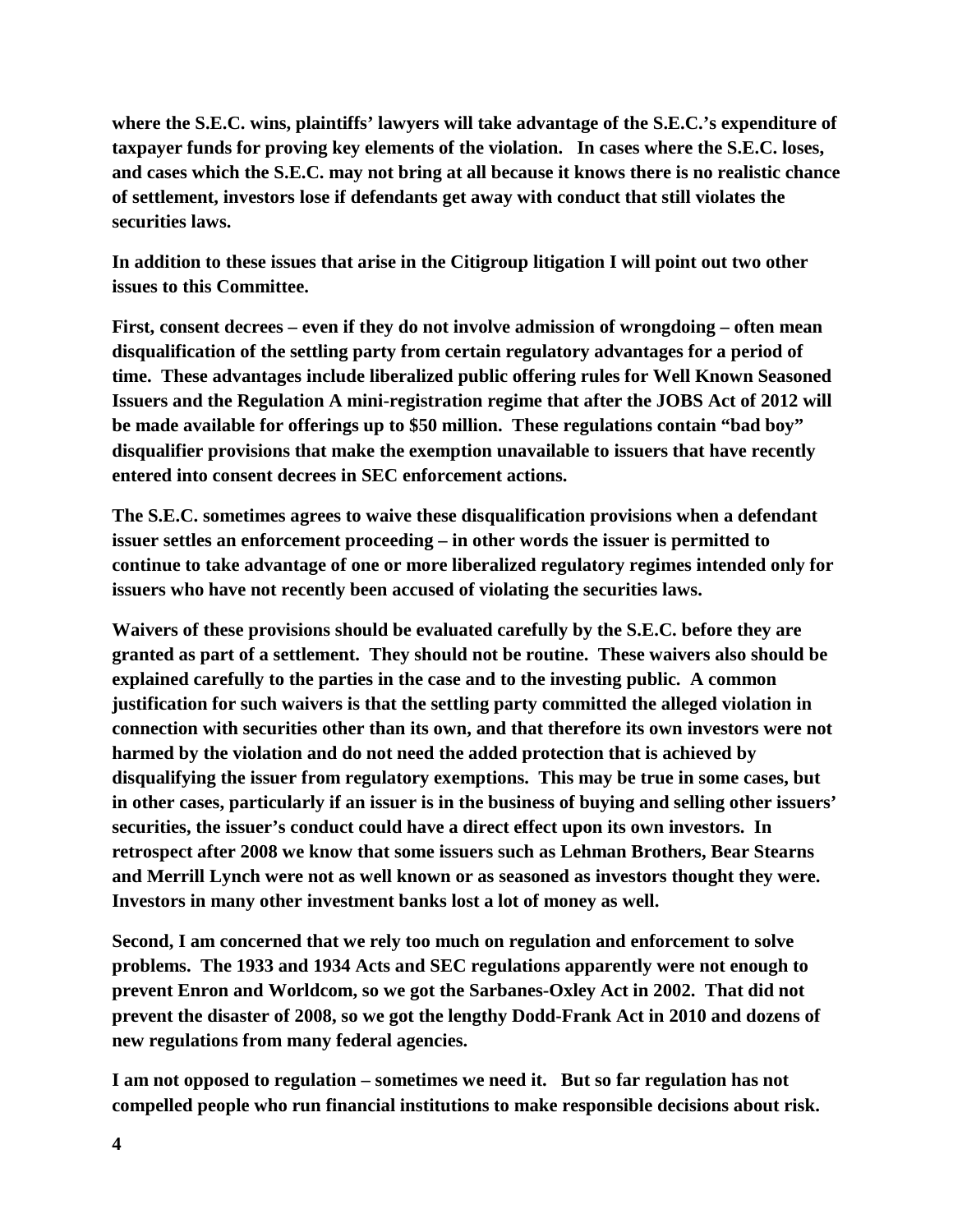**Regulation alone probably cannot accomplish this. Bankers need a reason to make responsible decisions on their own – not because government tells them what to do.** 

**One solution is for investment banks to return to a particular aspect of the successful business model that prevailed for decades until the 1980's: the personal liability of senior investment bankers for the debts of their firms.** 

**My grandfather, Sidney Homer, Jr. was a bond market dealer with his own two-man firm from the 1930's through 1943 when he went to work for the Treasury Department's effort to impose an economic blockade on Germany. He left his partner in charge of the business. The partner took risky bets and the business failed. My grandfather, after he finished his government service, went back to New York and worked to pay his firm's creditors over five years. He did not ask the Treasury Department for a "bailout" and he did not hide behind the mantra of limited liability. He paid the money back.** 

**In 1960 he joined Salomon Brothers as head of bond market research. That firm also was a partnership where each partner was liable for the debts of the firm. The same was true at Lehman Brothers, Morgan Stanley, Goldman Sachs and many other investment banks. These firms were capitalized with the partners' money, which they were paid gradually after they retired. If these firms failed the partners' other assets also would be at the creditors' disposal. It is no surprise that most investment banks were relatively conservative in the risks they took both with customers' money and their own.** 

**Beginning in the 1980's many of these investment banks became corporations. For Salomon Brothers it happened in 1981, with a merger into Phibro Commodities. The era of Liar's Poker -- Michael Lewis's famous book about Salomon Brothers in the 1980's – had begun. The culture of even the most cautious investment banks changed quickly. Lewis told the story of how traders placed big bets and became instant heroes, boasting not only of their new riches but also the size of their male anatomy. Potential downsides from risk taking were an afterthought. There were Wall Street trading scandals throughout the 1990's and early 2000's, but each time investment bankers and regulators assumed that the industry as a whole was under control. Then came the debacle of 2008. And even now we still do not have the situation under control, as shown by the failure of MF Global and the \$2 billion trading loss that J.P. Morgan announced last week.**

**If is for this reason that I have worked with Professor Claire Hill, also of the University of Minnesota law faculty, to propose in an article[6](#page-4-0) and a forthcoming book that some measure** 

<span id="page-4-0"></span>**<sup>6</sup>** See Claire A. Hill and Richard W. Painter, *Berle's Vision Beyond Shareholder Interests: Why Investment Bankers Should Have (Some) Personal Liability*, 33 SEATTLE LAW REVIEW 1 (June 2010) (symposium on Adolf Berle)